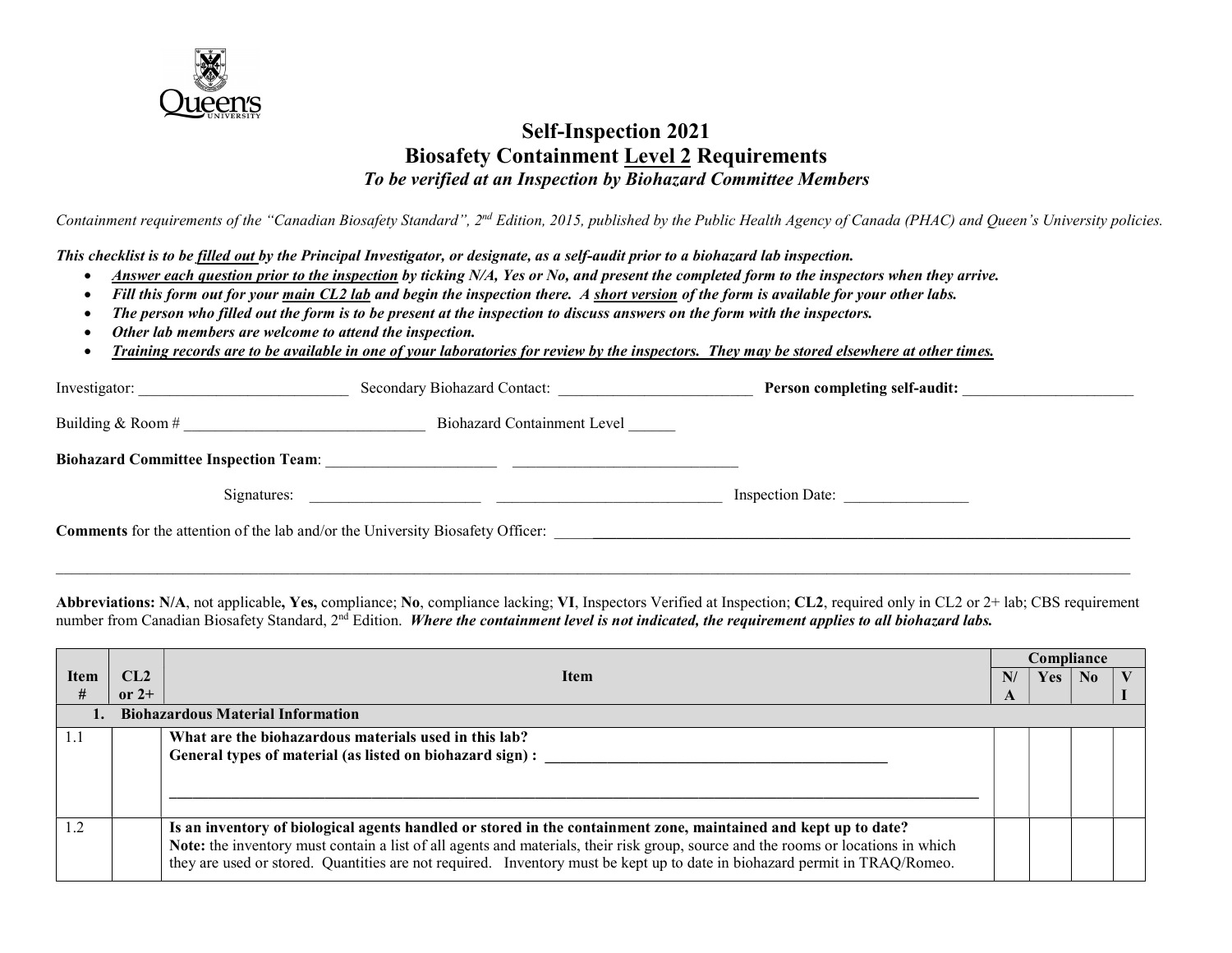

# Self-Inspection 2021 **Biosafety Containment Level 2 Requirements** To be verified at an Inspection by Biohazard Committee Members

|                                                             |                     |                                                                                                                                                                                                                                                                                                                 | Compliance |     |                |               |
|-------------------------------------------------------------|---------------------|-----------------------------------------------------------------------------------------------------------------------------------------------------------------------------------------------------------------------------------------------------------------------------------------------------------------|------------|-----|----------------|---------------|
| Item<br>$\#$                                                | CL2<br>$or 2+$      | <b>Item</b>                                                                                                                                                                                                                                                                                                     |            | Yes | N <sub>0</sub> | $\bf{V}$<br>L |
| $\overline{1.3}$                                            | CL2                 | Transfer of biohazardous material to another research group / individual / company, either at Queen's or outside the University, is<br>reported to the Biosafety Officer prior to such transfer to ensure that all the appropriate safety and regulatory requirements are met.                                  |            |     |                |               |
| 2.                                                          | Signage             |                                                                                                                                                                                                                                                                                                                 |            |     |                |               |
| 2.1                                                         |                     | Biosafety warning sign posted on laboratory door indicates containment level.                                                                                                                                                                                                                                   |            |     |                |               |
| 2.2                                                         |                     | Sign has <u>current</u> contact information for the supervisor and other responsible person (usually the secondary biohazard contact).                                                                                                                                                                          |            |     |                |               |
| 2.3                                                         |                     | Sign lists types of biohazardous material (eg. RG1 bacteria (cloning strains only), RG1 bacteria (opportunistic infection risk),<br>RG1&2 mammalian cell lines, RG2 amphotropic retrovirus).                                                                                                                    |            |     |                |               |
| 2.4                                                         | CL2                 | Are there any special provisions for entry beyond general level 2 provisions?<br>(e.g. immunizations, health restrictions); relevant information is included on the biohazard sign on the door.                                                                                                                 |            |     |                |               |
|                                                             | Comment re signage: |                                                                                                                                                                                                                                                                                                                 |            |     |                |               |
| 3.                                                          |                     | <b>General Lab Facilities and Procedures</b>                                                                                                                                                                                                                                                                    |            |     |                |               |
| $\frac{3.1}{3.2}$<br>$\frac{3.2}{3.3}$<br>$\frac{3.4}{3.5}$ |                     | Access to the laboratory is at the discretion of the laboratory director (children should not be present in laboratory areas).                                                                                                                                                                                  |            |     |                |               |
|                                                             |                     | Trainees and visitors must be accompanied by a trained staff member.                                                                                                                                                                                                                                            |            |     |                |               |
|                                                             |                     | Door to the laboratory kept closed.                                                                                                                                                                                                                                                                             |            |     |                |               |
|                                                             |                     | Lab kept clean and tidy. No cardboard boxes on the floor.                                                                                                                                                                                                                                                       |            |     |                |               |
|                                                             |                     | Visual inspections of the <b>containment zone</b> to be conducted in order to identify faults and/or deterioration; when found,<br>corrective actions to be taken. Lab benches, floor, equipment, etc. are in good condition, with surfaces and caulking intact, so<br>that they can be readily decontaminated. |            |     |                |               |
| $\overline{3.6}$                                            |                     | All spills, accidents and overt or potential exposures must be reported promptly in writing to the Departmental Safety who is:                                                                                                                                                                                  |            |     |                |               |
| 3.7                                                         |                     | Emergency Plan posted in the laboratory is <u>current</u> (updated and reposted annually at the time of annual retraining)                                                                                                                                                                                      |            |     |                |               |
|                                                             |                     | familiar to all personnel                                                                                                                                                                                                                                                                                       |            |     |                |               |
|                                                             |                     | includes site specific information on spill clean-up, fire, and where applicable, BSC failure, animal escape, etc.                                                                                                                                                                                              |            |     |                |               |
| 3.8                                                         |                     | Eyewash in accordance with containment zone activities (or, depending on the hazard, eyewash in hall within 10 seconds access<br>and no more than one door); access not obstructed; tested weekly and card initialled.                                                                                          |            |     |                |               |
| 3.9                                                         |                     | Safety shower in accordance with containment zone activities within 10 seconds access time and through no more than one door.                                                                                                                                                                                   |            |     |                |               |
| 3.10                                                        |                     | Sink identified for hand washing has soap and paper towels; if lab has more than one sink and if feasible then dedicate sink near                                                                                                                                                                               |            |     |                |               |
|                                                             |                     | lab exit for hand washing only; if hand washing sink is not near the exit then a sign must be posted near the exit to remind                                                                                                                                                                                    |            |     |                |               |
|                                                             |                     | personnel to wash their hands.                                                                                                                                                                                                                                                                                  |            |     |                |               |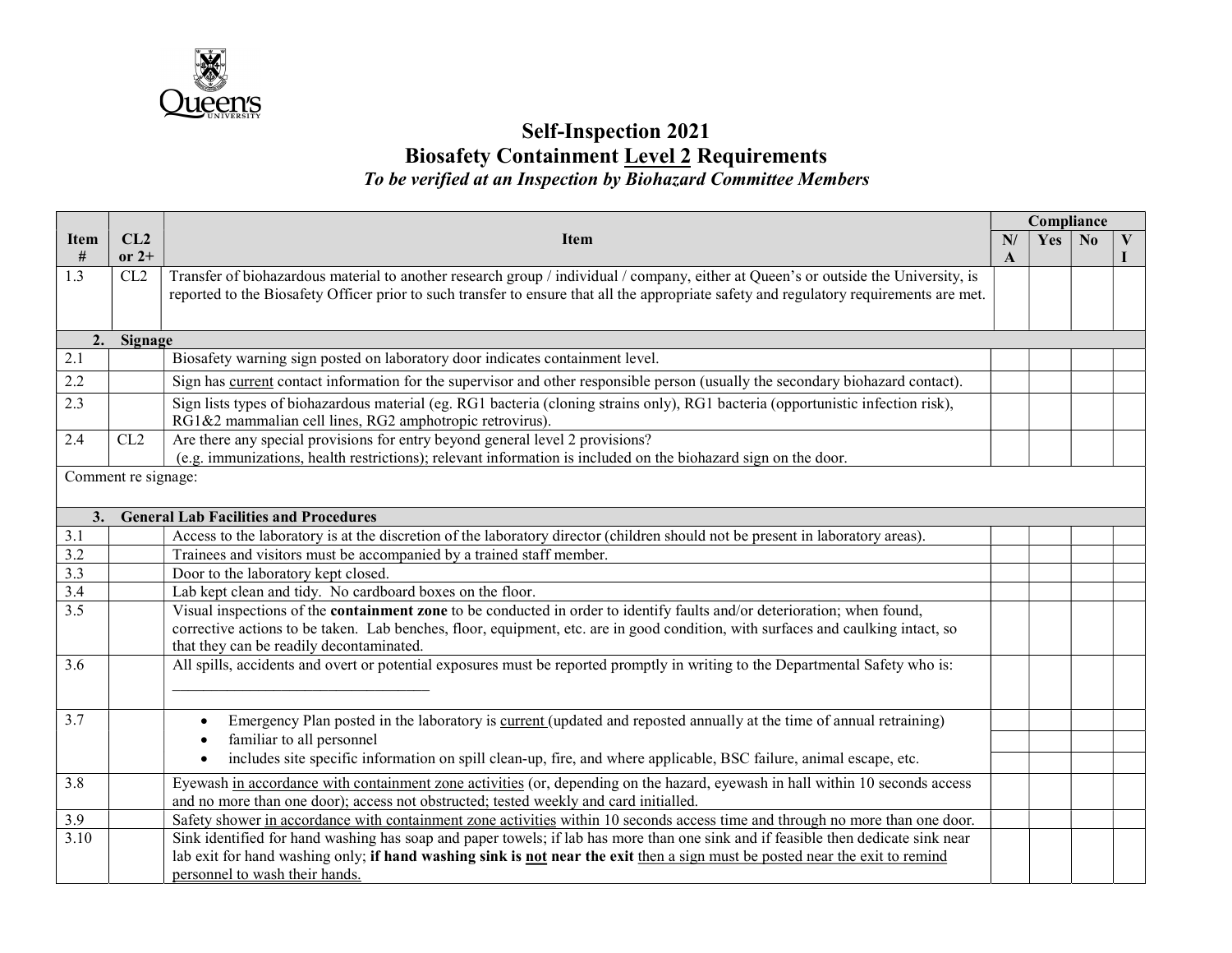

## Self-Inspection 2021 **Biosafety Containment Level 2 Requirements** To be verified at an Inspection by Biohazard Committee Members

|                                              |         |                                                                                                                                           | Compliance |     |                |   |
|----------------------------------------------|---------|-------------------------------------------------------------------------------------------------------------------------------------------|------------|-----|----------------|---|
| <b>Item</b>                                  | CL2     | <b>Item</b>                                                                                                                               |            | Yes | N <sub>0</sub> | V |
| #                                            | $or 2+$ |                                                                                                                                           | A          |     |                |   |
| 3.11                                         |         | Personnel are to wash hands after completing tasks that involve the handling of infectious material or toxins and before                  |            |     |                |   |
|                                              |         | undertaking other tasks in the containment zone. Hands washed after removal of gloves, after handling potentially biohazardous            |            |     |                |   |
|                                              |         | material, immediately before leaving the laboratory.                                                                                      |            |     |                |   |
| 3.12                                         |         | Eating, drinking, smoking, storing food or utensils, applying cosmetics and inserting or removing contact lenses is not permitted.        |            |     |                |   |
| 3.13                                         |         | Paperwork and computers kept separate from biohazardous materials work areas. If the "desk" is on a bench beside where work               |            |     |                |   |
|                                              |         | with biohazards is done, without a change in the height to separate the desk area, then there is a line of tape on the bench to           |            |     |                |   |
|                                              |         | indicate the clean area.                                                                                                                  |            |     |                |   |
| 3.14                                         |         | Long hair tied back so as not to contact hands, specimens, containers or equipment.                                                       |            |     |                |   |
| 3.15                                         |         | All pipetting using automatic pipets (No oral pipetting).                                                                                 |            |     |                |   |
| 3.16                                         |         | Creation of aerosols and their effects minimized – indicate method for different procedures in use (e.g. during pipetting,                |            |     |                |   |
|                                              |         | vortexing, centrifuging, for sonicating).                                                                                                 |            |     |                |   |
| 3.17                                         | CL2     | Traffic flow patterns from areas of lower contamination (i.e., clean) to areas of higher contamination (i.e., dirty) to be established    |            |     |                |   |
|                                              |         | and followed, as determined by a local risk assessment (LRA). CBS requirement 4.6.7 to limit the spread of contamination.                 |            |     |                |   |
| 3.18                                         | CL2     | Two-way communication system(s) to be provided inside the containment barrier that allows communication between inside the                |            |     |                |   |
|                                              |         | containment barrier to outside the containment zone, in accordance with function. (e.g. a phone, or a window in door to permit            |            |     |                |   |
|                                              |         | communication through a window (e.g., using notes and signs, or hand signals). CBS requirement 3.7.18 to facilitate response in           |            |     |                |   |
|                                              |         | an emergency and to reduce traffic in and out of containment zone.                                                                        |            |     |                |   |
| 3.17                                         | CL2     | Centrifugation performed in closed containers (tubes) to contain aerosols. Tubes are opened only in the biological safety cabinet         |            |     |                |   |
|                                              |         | unless risk assessment indicates otherwise (and approved written operational procedures are in place).                                    |            |     |                |   |
| 3.18                                         | CL2     | Lids for centrifuge buckets that are aerosol resistant are used for level 2 material that is known to be infectious (e.g. blood from      |            |     |                |   |
|                                              |         | individuals known to be infected with a blood borne pathogen, risk group 2 infectious pathogenic bacteria and viruses). O-rings           |            |     |                |   |
|                                              |         | are checked routinely and replaced when they are cracked or appear dried out.                                                             |            |     |                |   |
| 3.19                                         |         | Vacuum aspiration equipment is protected with a HEPA filter as per SOP-Biosafety-01 (available in Botterell biobar).                      |            |     |                |   |
| 3.20                                         | CL2     | Leak-proof containers are used for transport of infectious materials between labs. i.e. double contained. Procedures, as                  |            |     |                |   |
|                                              |         | determined by a LRA, to be in place to prevent a leak, drop, spill, or similar event during the <b>movement</b> of infectious material or |            |     |                |   |
|                                              |         | toxins within the containment zone or between containment zones within a building.                                                        |            |     |                |   |
| 3.21                                         |         | Biohazard bags are supported in solid containers that have a biohazard symbol.                                                            |            |     |                |   |
| 3.22                                         |         | Use of needles, syringes, and other sharp objects is strictly limited and avoided when suitable alternatives are available.               |            |     |                |   |
| 3.23                                         |         | Bending, shearing, re-capping, or removing needles from syringes is avoided, and, when necessary, performed only as specified             |            |     |                |   |
|                                              |         | in written SOPs.                                                                                                                          |            |     |                |   |
|                                              |         | Comment re lab facilities and procedures:                                                                                                 |            |     |                |   |
|                                              |         |                                                                                                                                           |            |     |                |   |
| <b>Biological Safety Cabinet (BSC)</b><br>4. |         |                                                                                                                                           |            |     |                |   |
| 4.1                                          |         | Aware of SOP-Biosafety-03 Biological Safety Cabinets.                                                                                     |            |     |                |   |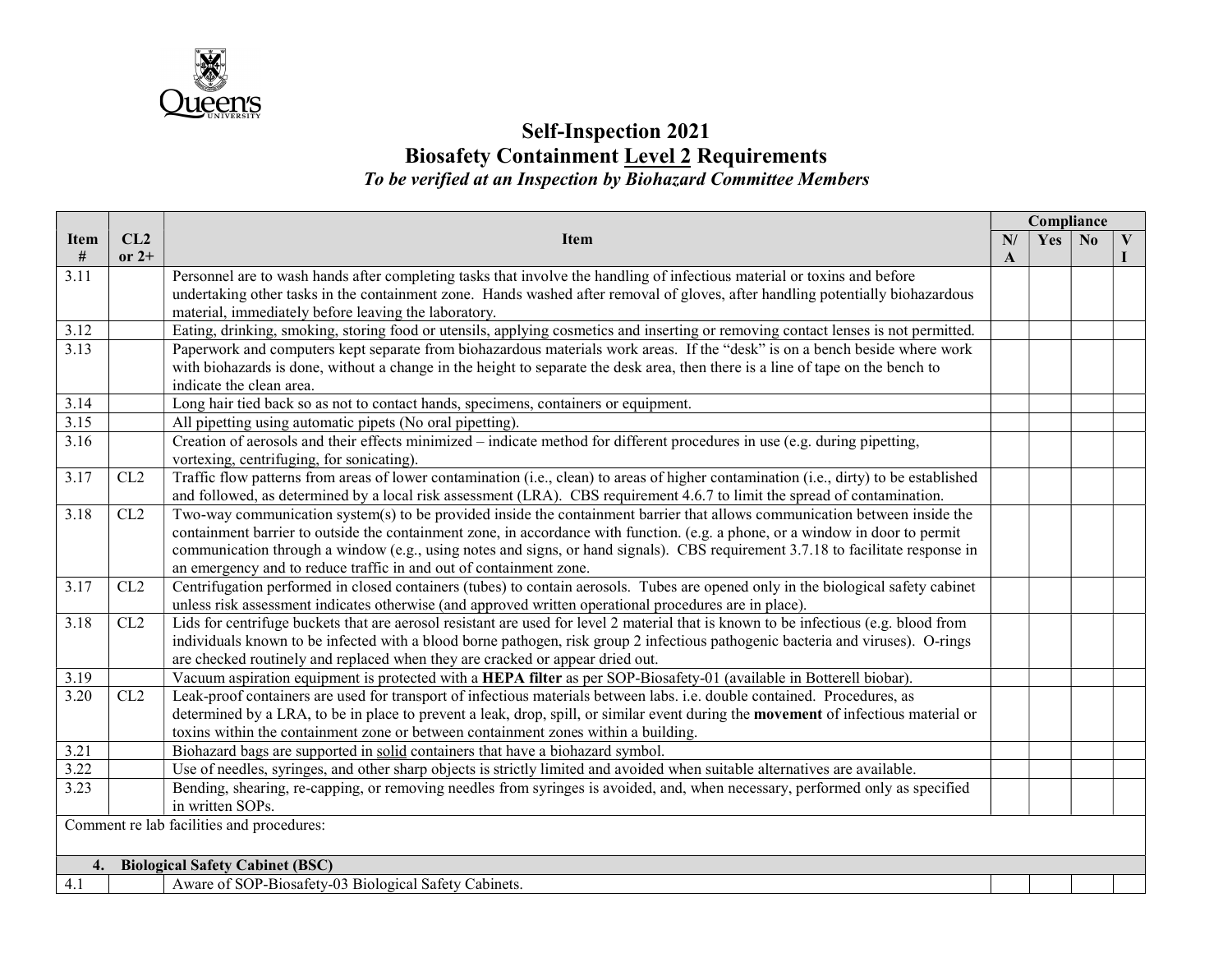

## Self-Inspection 2021 **Biosafety Containment Level 2 Requirements** To be verified at an Inspection by Biohazard Committee Members

|                  |                 |                                                                                                                                    | Compliance |     |                |  |
|------------------|-----------------|------------------------------------------------------------------------------------------------------------------------------------|------------|-----|----------------|--|
| <b>Item</b>      | CL2             | <b>Item</b>                                                                                                                        |            | Yes | N <sub>0</sub> |  |
| #                | or $2+$         |                                                                                                                                    | A          |     |                |  |
| 4.2              |                 | Intake and rear grilles are clear of obstructions. BSC is not overcrowded and only equipment and supplies needed immediately       |            |     |                |  |
|                  |                 | for the work being done are in the BSC.                                                                                            |            |     |                |  |
| 4.3              |                 | Work surfaces and under front grill are clean and free of visible biological residue.                                              |            |     |                |  |
| 4.4              |                 | Bunsen burners and/or open flames are not used in biological safety cabinets. Open flames are not permitted inside BSCs;           |            |     |                |  |
|                  |                 | consider an alternative, such as an electrical bacticinerator.                                                                     |            |     |                |  |
| 4.5              | CL2             | Biosafety Cabinet located away from high traffic areas, doors, and air supply/exhaust diffusers?                                   |            |     |                |  |
| 4.6              | CL2             | Procedures to be followed to prevent the inadvertent spread of contamination from items removed from the BSC after handling        |            |     |                |  |
|                  |                 | infectious material or toxins. (i.e. everything surface decontaminated before being removed from the BSC)                          |            |     |                |  |
| 4.7              | CL2             | BSC used for procedures that may produce infectious aerosols and that involve high concentrations or large volumes, (unless a      |            |     |                |  |
|                  |                 | risk assessment in consultation with the University Biological Safety Officer/Biohazard Committee has indicated otherwise).        |            |     |                |  |
| 4.8              | CL2             | BSCs to be certified upon initial installation, annually, and after any repairs, modification, or relocation. Date for next annual |            |     |                |  |
|                  |                 | <b>BSC</b> certification:                                                                                                          |            |     |                |  |
|                  | Comment re BSC: |                                                                                                                                    |            |     |                |  |
|                  |                 |                                                                                                                                    |            |     |                |  |
| 5.               |                 | <b>Personal Protective Equipment</b>                                                                                               |            |     |                |  |
| 5.1              |                 | Fastened lab coat worn.                                                                                                            |            |     |                |  |
| 5.2              | CL2             | Dedicated lab coat for level 2 work.                                                                                               |            |     |                |  |
| 5.3              |                 | Lab coat stored separately from street clothing and not on top of each other on hooks.                                             |            |     |                |  |
| 5.4              |                 | Lab coat removed prior to entering non-laboratory areas.                                                                           |            |     |                |  |
| 5.5              |                 | How and where are lab coats laundered?                                                                                             |            |     |                |  |
| 5.6              | CL2             | If a known or suspected exposure occurs is contaminated clothing decontaminated before laundry? How?                               |            |     |                |  |
| $\overline{5.7}$ |                 | Closed toe and heal footwear worn by all personnel. Type of footwear worn to be selected to prevent injuries and incidents, in     |            |     |                |  |
|                  |                 | accordance with containment zone function.                                                                                         |            |     |                |  |
| 5.8              |                 | Suitable eye and face protection when required (check availability of goggles $\&$ /or face shield).                               |            |     |                |  |
| 5.9              |                 | Contact lenses worn only when other corrective eyewear is not suitable and if worn then other eye protection is worn when there    |            |     |                |  |
|                  |                 | is a splash risk.                                                                                                                  |            |     |                |  |
| 5.10             |                 | Gloves worn for work with infectious agents, toxins, blood and other potentially biohazardous material.                            |            |     |                |  |
| 5.11             |                 | Open wounds, cuts, and breaks in the skin should be covered with a waterproof dressing.                                            |            |     |                |  |
| 5.12             |                 | Glove material not permeated by substances used in conjunction with biohazards (e.g. chemical hazards, cancer                      |            |     |                |  |
|                  |                 | chemotherapeutics).                                                                                                                |            |     |                |  |
| 5.13             |                 | Gloves to be removed prior to leaving laboratory (or "one glove method" if carrying hazardous materials).                          |            |     |                |  |
| 5.14             |                 | If N95 respirators are required, all users have been fit tested through EH&S every 2 years.                                        |            |     |                |  |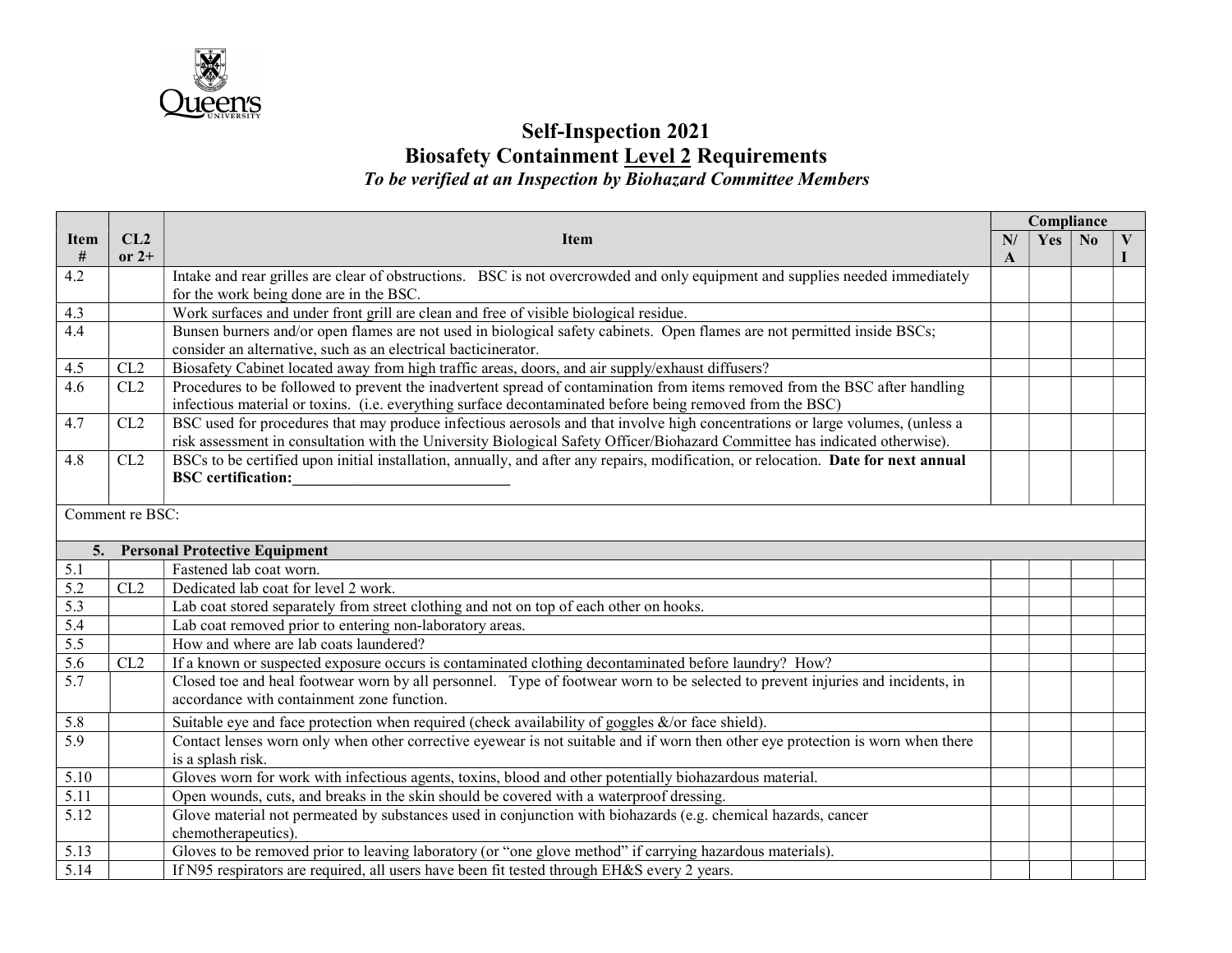

### Self-Inspection 2021 Biosafety Containment Level 2 Requirements To be verified at an Inspection by Biohazard Committee Members

Item # CL2 or  $2+$ Item Compliance N/ A  $Yes \mid No \mid V$ I 5.15 CL2  $\overline{A}$  written donning and doffing procedure for the particular PPE worn in your laboratory must be developed and posted. See current Queen's Biosafety Manual for an example. Comment re PPE: 6. Storage, Decontamination and Disposal 6.1 CL2 Containers of pathogens, toxins, or other regulated infectious material stored outside the containment zone to be: In containers that are labelled, leakproof, and impact resistant kept either in locked storage equipment or within an area with limited access (e.g. a corridor on a floor where the door is always locked). Storage locations outside of the containment zone are noted on the inventory (and thereby on the biohazard permit). 6.2 Gross contamination to be removed prior to decontamination of surfaces and equipment, and disposed of accordingly. i.e. clean to remove most of the organic matter so that chemical decontamination is effective. 6.3 Decontamination to be performed with a disinfectant effective against the pathogen(s) in use, or a neutralizing chemical effective against the toxin(s) in use, at a frequency to minimize the potential of exposure to infectious material or toxins. 6.4 Equipment, supplies, wastes, etc. are disinfected prior to removal from the laboratory or if waste is being removed for decontamination or disposal through EH&S, then double contained and surface decontaminated. 6.5 All biohazardous material decontaminated prior to disposal (or disposed as hazardous waste through EH&S). Contaminated aqueous liquids to be decontaminated prior to release to sanitary sewers.  $-$  indicate method(s): 6.6 If autoclaves are used for decontamination, lab is aware of SOP-Biosafety-09 Autoclaves – Biohazardous Waste Treatment and biological indicators (Bacillus stearothermophilus spores) are used weekly to monitor efficacy in a representative waste load. 6.7 Name of person responsible for biological indicator testing: 6.8 Biohazard labels, if present, are defaced after autoclave decontamination and prior to disposal. (do not use red biohazard bags with a printed biohazard label for waste that will be autoclaved and discarded in the municipal waste) 6.9 Biohazardous material contaminated with chemical hazards or radioisotopes is disposed through EH&S. Human and animal tissues are disposed through EH&S for incineration. 6.10 Bench coat (paper backed with plastic) may be used to contain hazardous material. If used it is changed regularly & not taped to benches. 6.11 Contaminated sharps are placed in an approved labelled puncture-proof disposable container for decontamination. Comment re storage, decontamination & disposal: